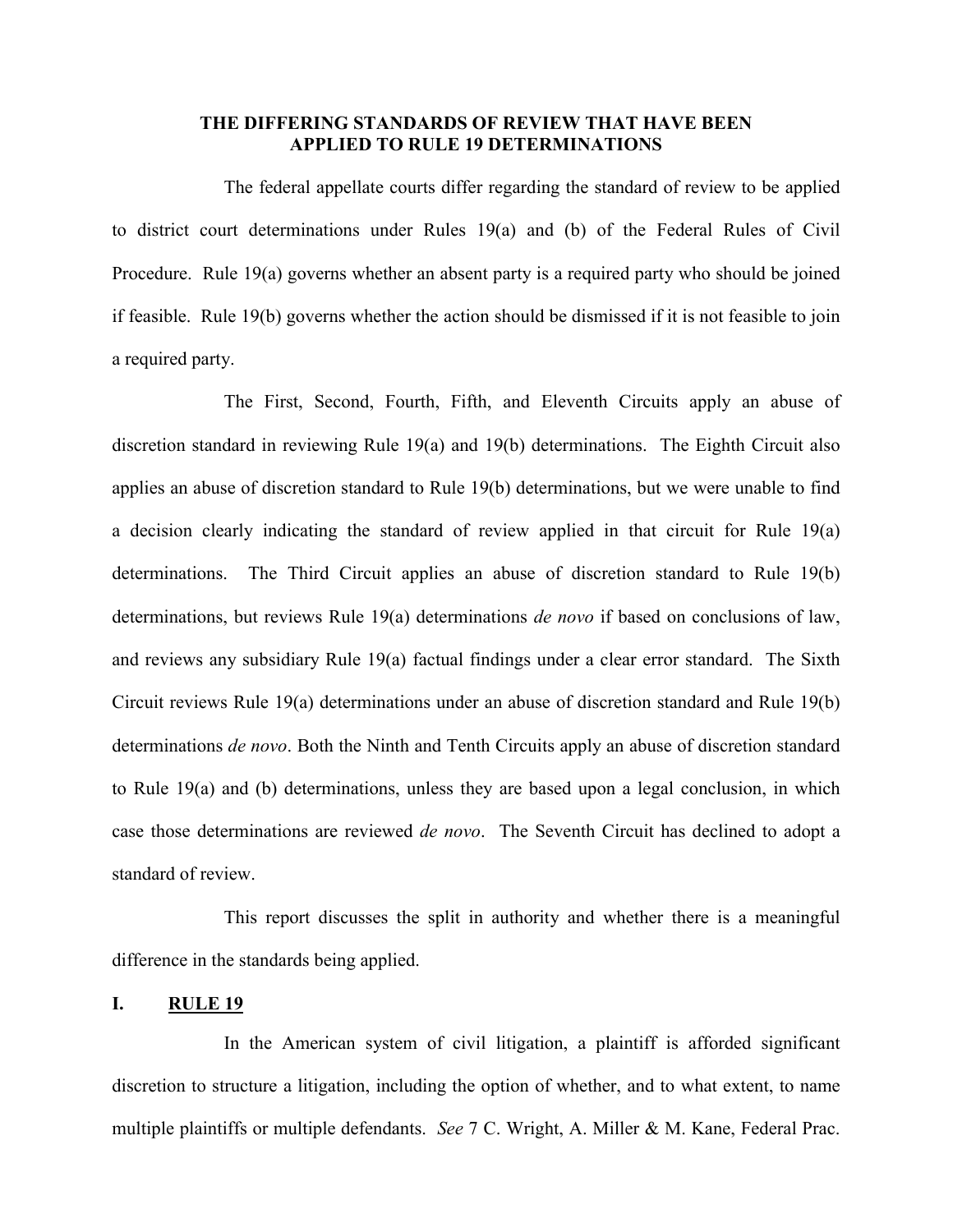& Proc.-Civil 3d, § 1602 ("Wright & Miller"); 4-19 Moore's Federal Practice - Civil § 19.02. However, the plaintiff's discretion is not absolute. Rule 19 is an exception to the general practice of allowing the plaintiff the right to choose who shall be parties to the litigation. Under Rule 19 a plaintiff's prerogative will be lost when significant considerations make joinder of particular absent parties desirable. *See* Wright & Miller § 1602. In *Provident Tradesmens Bank & Trust Co. v. Patterson*, 390 U.S. 102 (1968), the Supreme Court identified four interests that are relevant to the issue of joinder under Rule 19: (1) the interest of the plaintiff in having a forum; (2) a defendant's desire to avoid multiple litigations, or inconsistent relief, or sole responsibility for a liability it shares with another; (3) the interest of the absentee whom it would have been desirable to join; and (4) the interests of the courts and the public in complete, consistent, and efficient settlement of controversies. *Id*. at 738-39.

Rule 19 provides, in relevant part:

#### **Rule 19. Required Joinder of Parties**

#### **(a) Persons Required to Be Joined if Feasible.**

**(1) Required Party.** A person who is subject to service of process and whose joinder will not deprive the court of subject-matter jurisdiction must be joined as a party if:

(A) in that person's absence, the court cannot accord complete relief among existing parties; or

(B) that person claims an interest relating to the subject of the action and is so situated that disposing of the action in the person's absence may:

(i) as a practical matter impair or impede the person's ability to protect the interest; or

(ii) leave an existing party subject to a substantial risk of incurring double, multiple, or otherwise inconsistent obligations because of the interest.

\* \* \*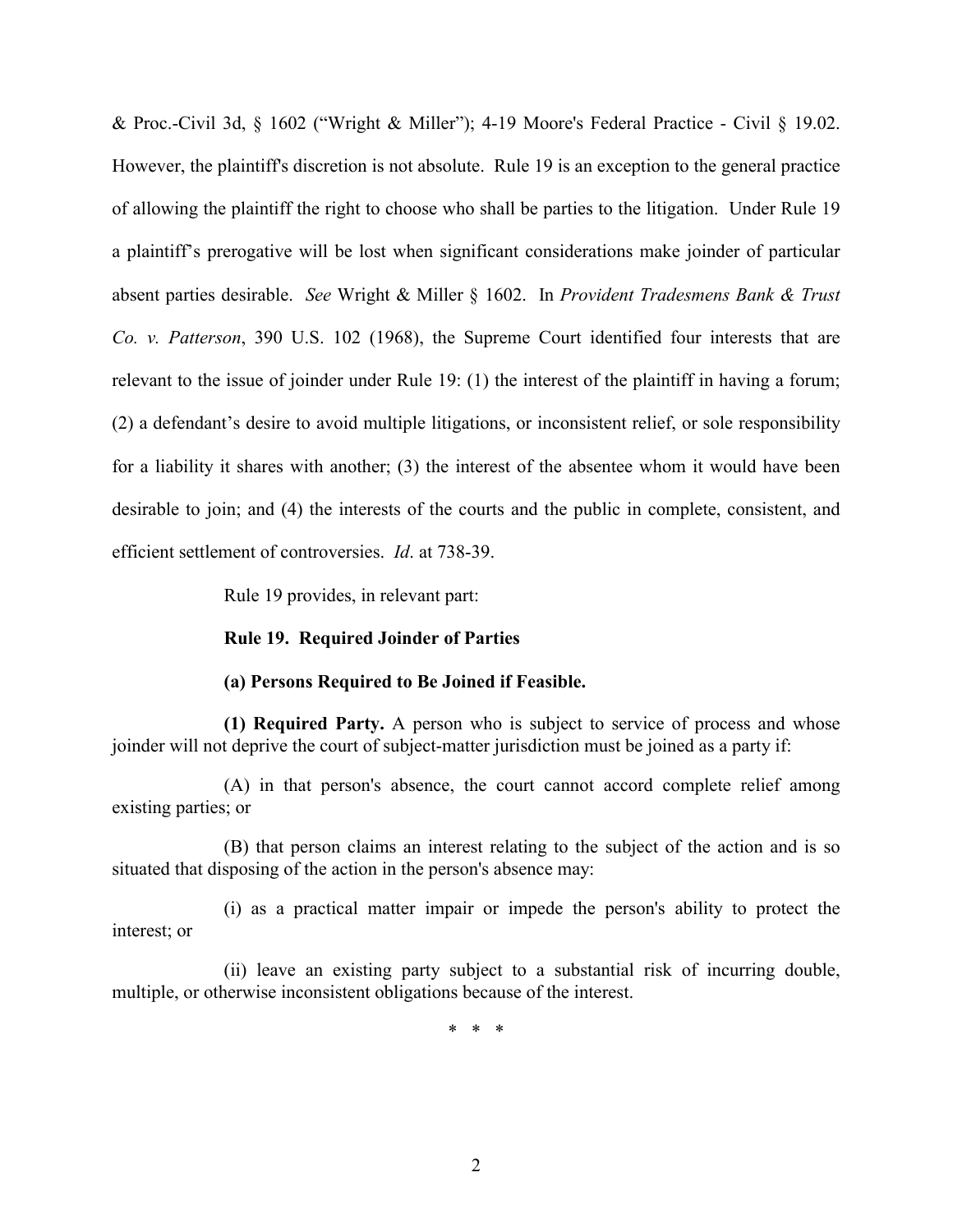**(b) When Joinder Is Not Feasible.** If a person who is required to be joined if feasible cannot be joined, the court must determine whether, in equity and good conscience, the action should proceed among the existing parties or should be dismissed. The factors for the court to consider include:

(1) the extent to which a judgment rendered in the person's absence might prejudice that person or the existing parties;

(2) the extent to which any prejudice could be lessened or avoided by:

(A) protective provisions in the judgment;

(B) shaping the relief; or

(C) other measures;

(3) whether a judgment rendered in the person's absence would be adequate; and

(4) whether the plaintiff would have an adequate remedy if the action were dismissed for nonjoinder.

District courts generally apply a three-part analysis in determining Rule 19 motions to dismiss. First, the court determines under the standards set forth in Rule 19(a) whether the absent party is a required party who must be joined if feasible. *See* Rule 19(a); Wright & Miller § 1604, p. 39. If one or more of the tests is satisfied, the absent party is a required party who must be joined if feasible. *See* Rule 19(a); Wright & Miller § 1604, p. 39. If the absent party is not a required party, joinder may not be compelled. Moore's Federal Practice - Civil § 19.4[1][c].

If the court determines that an absent party is a required party within the meaning of Rule 19(a), it must then determine whether it is feasible to join that party - whether the absent party is subject to service of process or whether the absentee's joinder will deprive the court of subject matter jurisdiction. *See* Wright & Miller § 1604, pp. 40 & 65-66. "Subject to service of process" means that if service is properly effected, the court will have personal jurisdiction over the absent party." *See* Wright & Miller § 1610, pp. 153-154. If it is not feasible to join the absent party, the court must then decide whether the action should be dismissed under Rule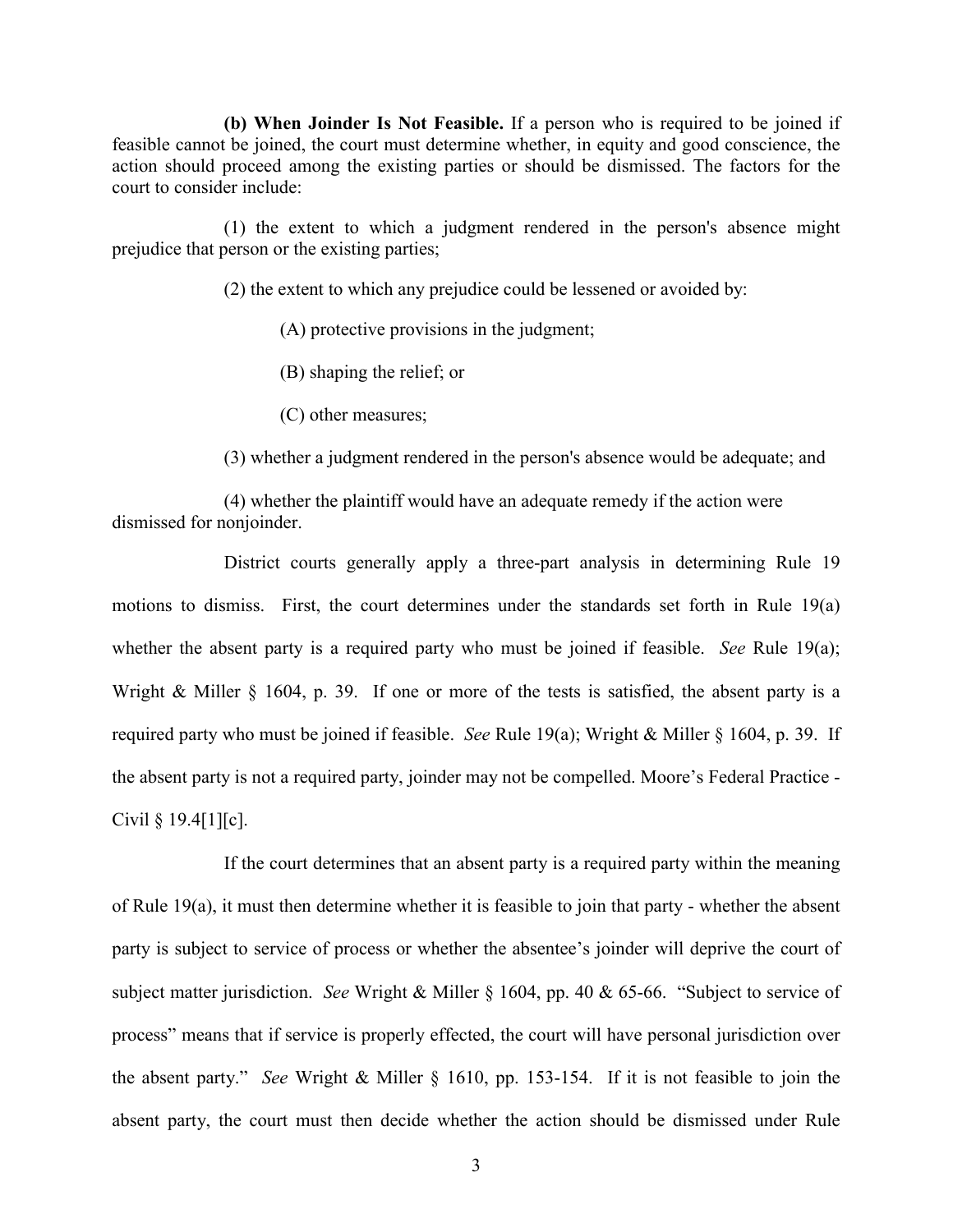19(b). *See* Rule 19(b); *ConnTech Dev. Co. v. Univ. of Conn. Educ. Props.*, 102 F.3d 677, 681 (2d Cir. 1996); Wright & Miller § 1604, p. 40.

The court's determination under Rule 19(b) turns on the question of "whether, in equity and good conscience, the action should proceed among the existing parties or should be dismissed." Rule 19(b). Although no prescribed formula exists to determine whether an absentee is deemed to be indispensable, and factors in addition to those set forth in Rule 19(b) may be considered, *see* Wright & Miller § 1607, p. 88, courts generally weigh four factors in making this determination: (1) the prejudice to the existing parties or the absent party if judgment is entered in the person's absence; (2) whether the court can shape relief to lessen or avoid any prejudice; (3) whether the court can award an adequate remedy among the existing parties without the absent party; and (4) whether an alternative forum exists in which the plaintiff could obtain an adequate remedy if the court dismissed the action for nonjoinder. *See* Rule 19(b) Advisory Committee's Note.

#### **II. STANDARD OF REVIEW EMPLOYED BY EACH CIRCUIT COURT**

As indicated above, the Circuit Courts differ regarding the standard of review to apply to district court determinations under Rules 19(a) and (b). The standard of review in each of those circuits, and the reasons for that standard, if given, are discussed below.

## **A. First Circuit**

The First Circuit applies an abuse of discretion standard of review to the district court's determinations under Fed. R. Civ. P. 19(a) and (b). *See Picciotto v. Cont'l Cas. Co.*, 512 F.3d 9, 14-15 (1st Cir. 2008); *Tell v. Dartmouth Coll.*, 145 F.3d 417, 418-19 (1st Cir. 1998); *Travelers Indem. Co. v. Dingwell*, 884 F.2d 629, 634-35 (1st Cir. 1989).

In *Picciotto*, the First Circuit explained that it applies an abuse of discretion standard to a Rule 19(b) determination for the following reasons: "This deference is warranted because Rule

4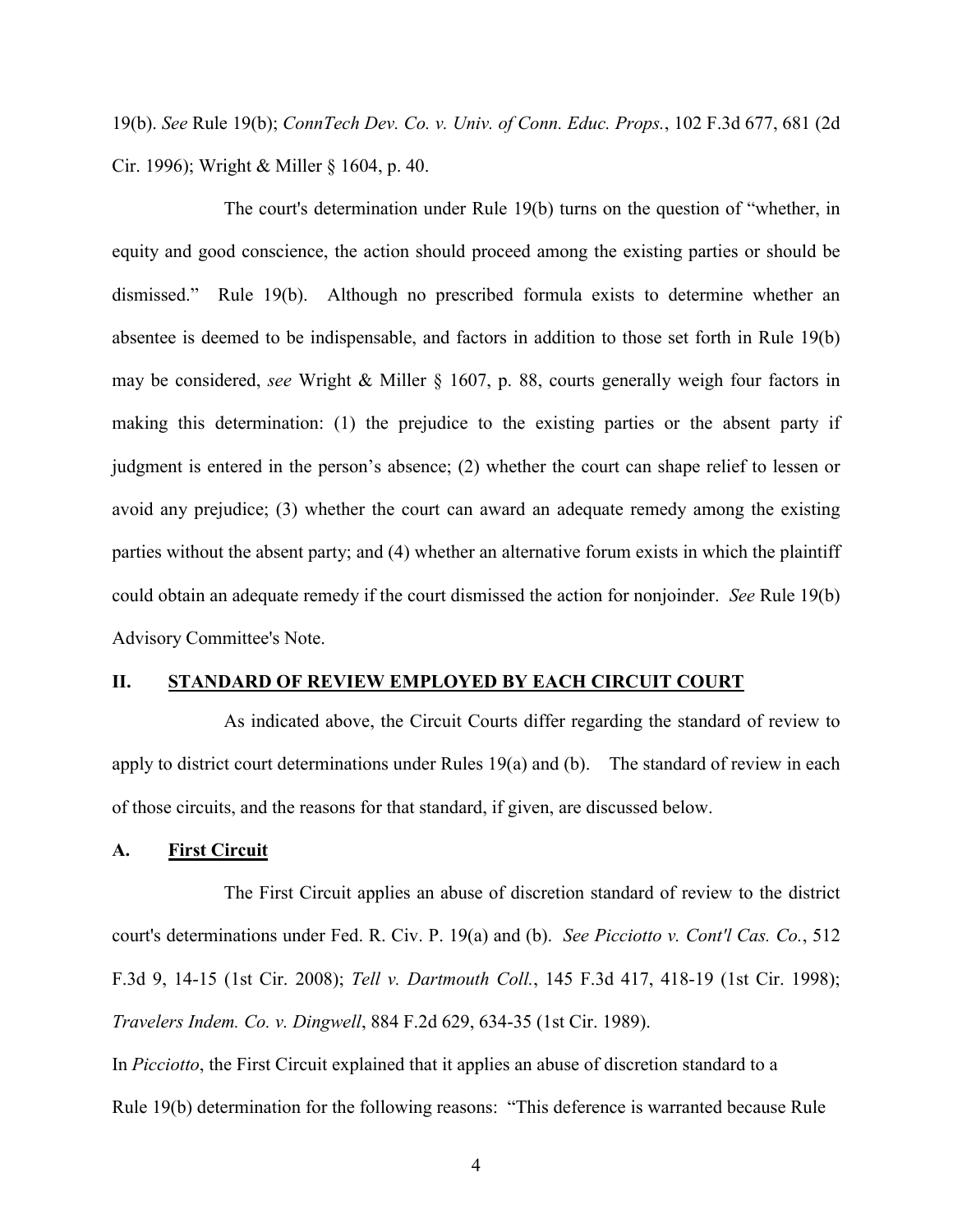19(b) determinations … are anything but pure legal conclusions." 512 F.3d at 14 (quoting *Travelers Indem. Co.*, 884 F.2d at 635). "Instead, they involve the balancing of competing interests and must be steeped in pragmatic considerations." *Travelers Indem. Co.*, 884 F.2d at 635.

In *Picciotto*, the First Circuit also decided that the abuse of discretion standard applies to a Rule 19(a) determination, something that the court had not previously determined. 512 F.3d at 14. "Like Rule 19(b), Rule 19(a) requires the trial court to make pragmatic judgments and to 'decide whether considerations of efficiency and fairness, growing out of the particular circumstances of the case, require that a particular person be joined as a party.'" *Id*. at 14-15. "Such pragmatic judgments generally warrant deference to the trial court because they 'turn [ ] on specific facts, will not recur in identical form and the district judge is closer to the facts … and has a comparative advantage over a reviewing court.'" *Id.* at 15 (quoting *Tell*, 145 F.3d at 418 n.1).

The Court also pointed to the fact that "all of the circuits that have examined the question have applied an abuse of discretion standard to Rule 19(a) determinations." *Id*. at 15 (citing decisions from the Fourth, Sixth, Ninth and Tenth Circuits). The Court did note that the Ninth and Tenth Circuits review Rule 19 determinations under an abuse of discretion standard, but review underlying legal conclusions supporting Rule 19 determinations *de novo,* citing *Am. Greyhound Racing, Inc. v. Hull*, 305 F.3d 1015, 1022 (9th Cir. 2002), and *Davis v. United States*, 192 F.3d 951, 957 (10th Cir. 1999). *Id*. at 15 n.9. The Court considered that standard to be "tantamount to an abuse of discretion review." *Id*. "Because a district court by definition abuses its discretion when it makes an error of law, even under an abuse of discretion standard, we 'review the district court's answers to abstract questions of law *de novo*.'" *Id*. at 15 n. 9.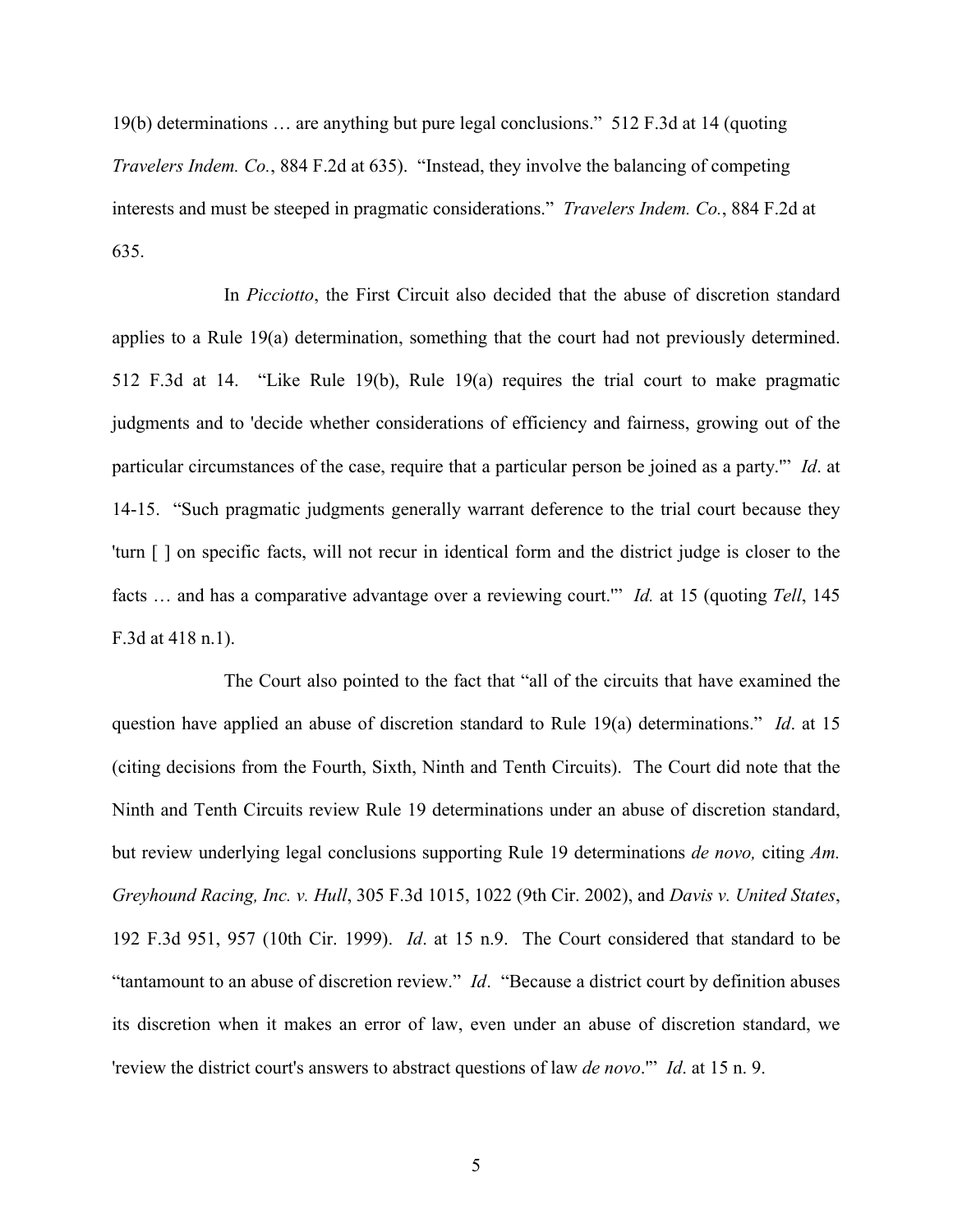### **B. Second Circuit**

The Second Circuit also reviews a district court's determinations under Rule 19 (a) and (b) for abuse of discretion. *Mastercard Int'l Inc. v. Visa Int'l Serv. Ass'n*, 471 F.3d 377, 385 (2d Cir. 2006). Although we found no decisions to explain why the Second Circuit applies this standard of review to Rule 19(a) determinations, a handful of decisions with respect to Rule 19(b) do, in fact, enumerate justification for an abuse of discretion standard. According to the Second Circuit, the district court is required to balance a variety of factors, more in the arena of a factual determination than a legal one, when making a Rule 19(b) determination. Therefore, the Second Circuit has determined that the district court should be granted "substantial discretion" to allow for a "flexible approach" in performing a Rule 19(b) analysis. *See Marvel Characters, Inc. v. Kirby*, 726 F.3d 119, 132 (2d Cir. 2013); *see also Universal Reinsurance Co. v. St. Paul Fire & Marine Ins. Co.*, 312 F.3d 82, 87 (2d Cir. 2002); *Envirotech Corp. v. Bethlehem Steel Corp.*, 729 F.2d 70, 75 (2d Cir. 1984).

In *Envirotech Corp.*, the Southern District weighed the four factors listed in Rule 19(b) to determine that one of the two plaintiffs was an indispensable party to the counterclaim and was non-diverse to the plaintiff-counterclaim defendant, and therefore dismissed the counterclaim for lack of subject matter jurisdiction. The Second Circuit affirmed the Southern District's decision, holding that:

> The language of Rule 19(b) leaves the district court with "substantial discretion in considering which factors to weigh and how heavily to emphasize certain considerations in deciding whether the action should go forward in the absence of someone needed for a complete adjudication of the dispute." (citation omitted). Concluding that that latitude puts a Rule 19(b) determination more in the arena of a factual determination than a legal one, we have held appellate review to be limited to "abuse of discretion." (citations omitted).

*Envirotech Corp.*, 729 F.2d at 75.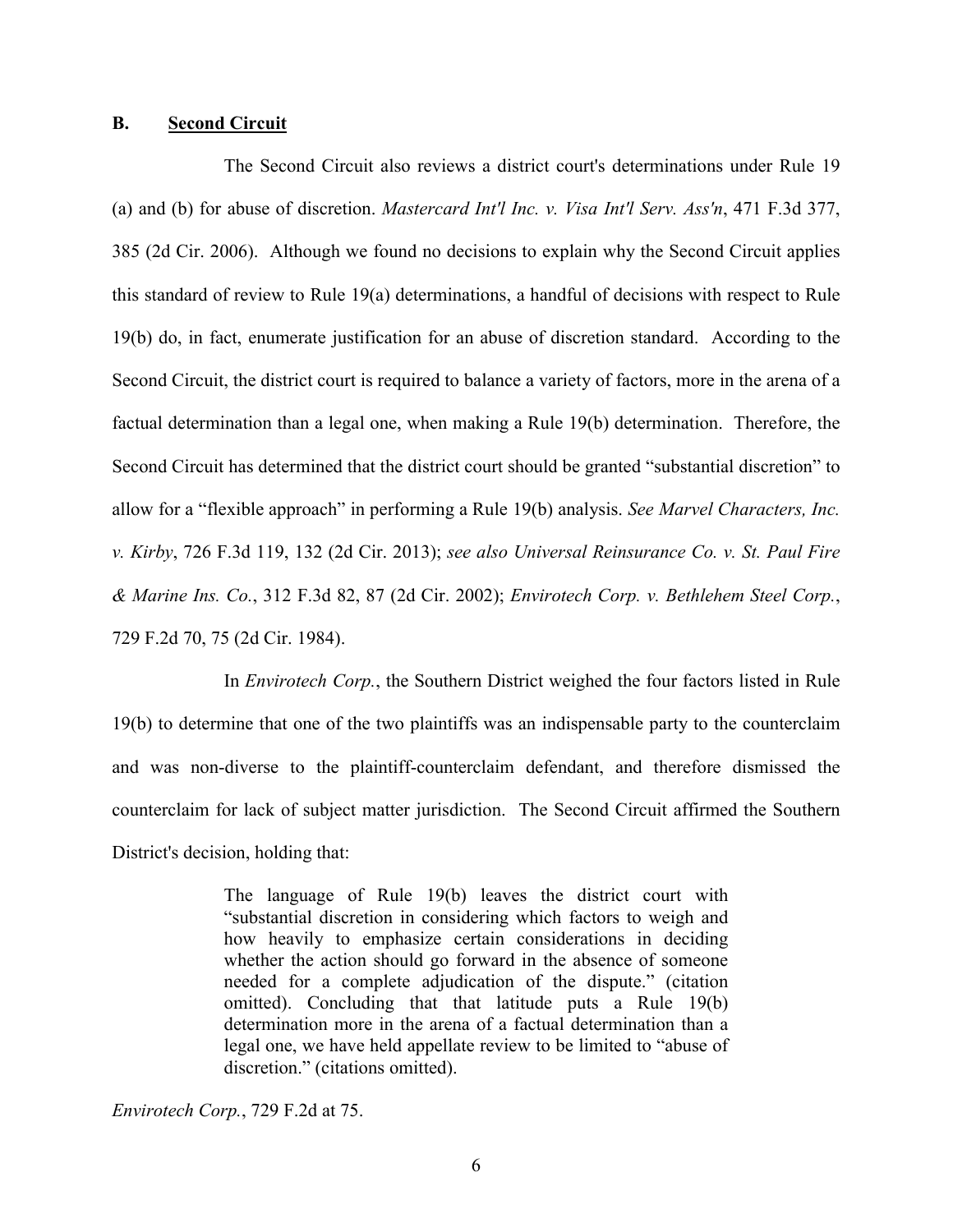In the Second Circuit, a district court abuses its discretion when "(1) its decision rests on an error of law (such as application of the wrong legal principle) or a clearly erroneous factual finding, or (2) its decision – though not necessarily the product of a legal error or clearly erroneous factual finding – cannot be located within the range of permissible decisions." *Mastercard Int'l Inc.*, 471 F.3d at 385 (applying abuse of discretion standard to Rule 19 determination).

#### **C. Third Circuit**

In the Third Circuit, if a Rule 19(a) determination is based on a conclusion of law, review is plenary. However, the Third Circuit reviews any subsidiary findings of fact for clear error. The Third Circuit applies an abuse of discretion standard for reviewing Rule 19(b) determinations. *See Huber v. Taylor*, 532 F.3d 237, 247 (3d Cir. 2008); *Gen. Refractories Co. v. First State Ins. Co.*, 500 F.3d 306, 312 (3d Cir. 2007); *Janney Montgomery Scott, Inc. v. Shepard Niles, Inc.*, 11 F.3d 399, 403-04 (3d Cir. 1993). We did not find any Third Circuit decision which explained the basis for the Court's decisions.

## **D. Fourth Circuit**

Like the First and Second Circuits, the Fourth Circuit reviews a district court's determinations on a motion for joinder pursuant to Rule 19(a) and (b) under the abuse of discretion standard. *Nat'l Union Fire Ins. Co. of Pittsburgh, PA v. Rite Aid of S.C., Inc.*, 210 F.3d 246, 250 (4th Cir. 2000) ("The district court's Rule 19 dismissal of National Union's action is reviewed for abuse of discretion."); *Am. Gen. Life & Accident Ins. Co. v. Wood*, 429 F.3d 83, 92 (4th Cir. 2005) ("We review a district court's denial of a motion for joinder pursuant to Rule 19(a) or (b) under the abuse of discretion standard and its findings of fact under the clear error standard.").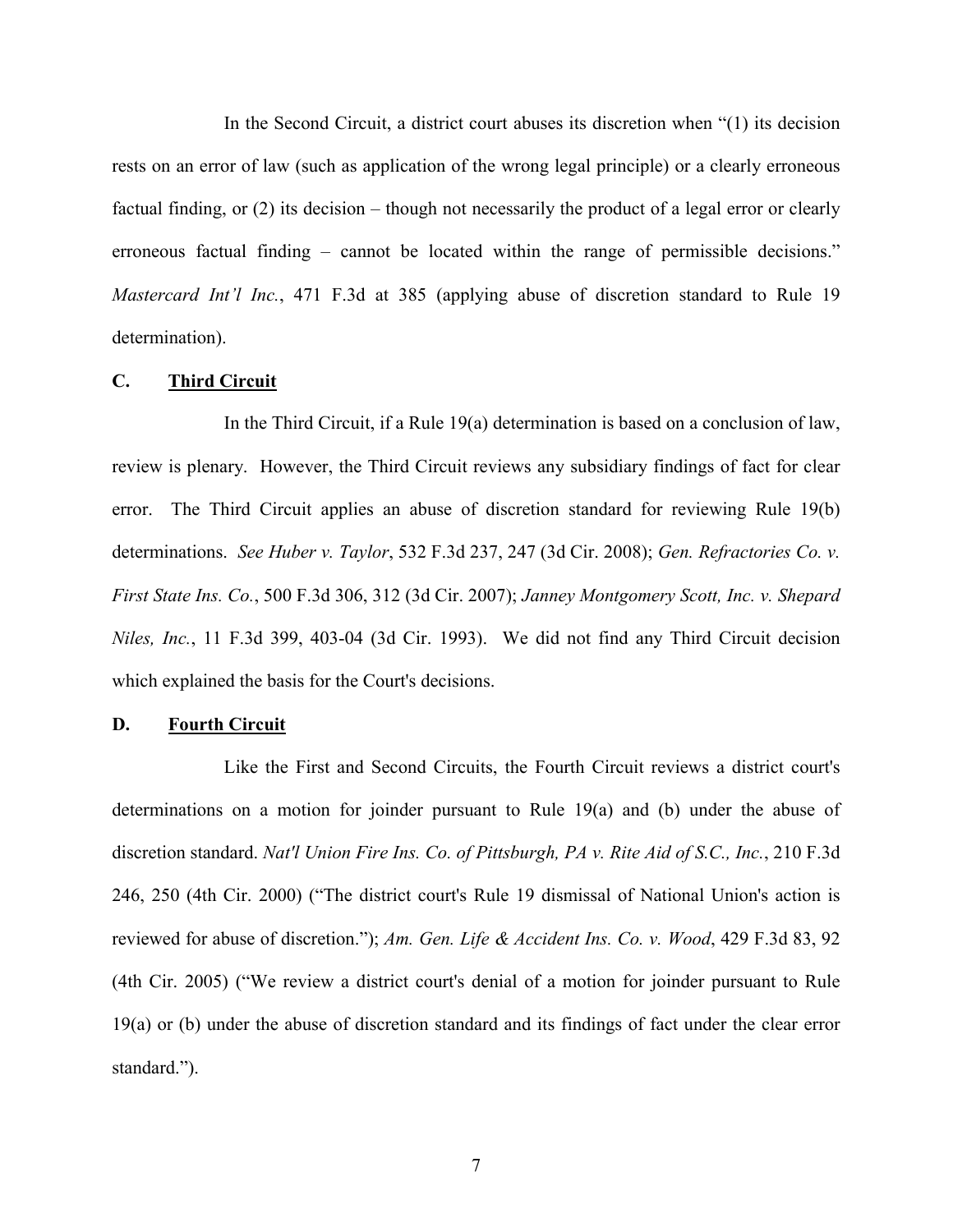In *Coastal Modular Corp. v. Laminators, Inc.*, 635 F.2d 1102 (4th Cir. 1980), the plaintiff, a contractor hired by the Navy to produce modules for the construction of air traffic control towers, commenced suit against the defendant/third-party plaintiff, a manufacturer of panels used to construct the modules, for (among other things) breach of warranty. *Id.* at 1103. The defendant/third-party plaintiff moved under Rule 19 for an Order directing joinder of the Navy, arguing that if the Navy were not joined as a party to the action, there would be a substantial risk that the defendant/third-party plaintiff would incur multiple obligations. *Id.* at 1108. The district court denied the Rule 19 motion because the defendant "could only theorize the possibility that the Navy would institute suit against it" and "[n]othing before the court suggested a substantial likelihood of such a suit." *Id.* In its decision affirming the district court's ruling, the Fourth Circuit held: "The inquiry contemplated by Rule 19 is a practical one. 7 C. Wright & A. Miller, Federal Practice and Procedure § 1604 (1972). It is addressed to the sound discretion of the trial court. *General Tire & Rubber Co. v. Watkins*, 326 F.2d 926 (4th Cir.), *cert. denied*, (377 U.S. 952, 84 S. Ct. 1629, 12 L. Ed. 2d 498 (1964). We find no abuse of discretion under the circumstances." *Id.*

#### **E. Fifth Circuit**

The Fifth Circuit has stated that "[w]e review the district court's decision to dismiss for failure to join an indispensible party for an abuse of discretion." *Hood ex rel. Miss. v. City of Memphis, Tenn.*, 570 F.3d 625, 628 (5th Cir. 2009); *Pulitzer-Polster v. Pulitzer*, 784 F.2d 1305, 1308 (5th Cir. 1986). "Determining whether an entity is an indispensible party is a highly-practical, fact-based endeavor and '[Federal Rule of Civil Procedure] 19's emphasis on a careful examination of the facts means that a district court will ordinarily be in a better position to make a Rule 19 decision than a circuit court would be.'" *Hood ex rel Miss.*, 570 F.3d at 628 (quoting *Pulitzer-Polster*, 784 F.2d at 1309). Also, "'[a] court abuses its discretion when its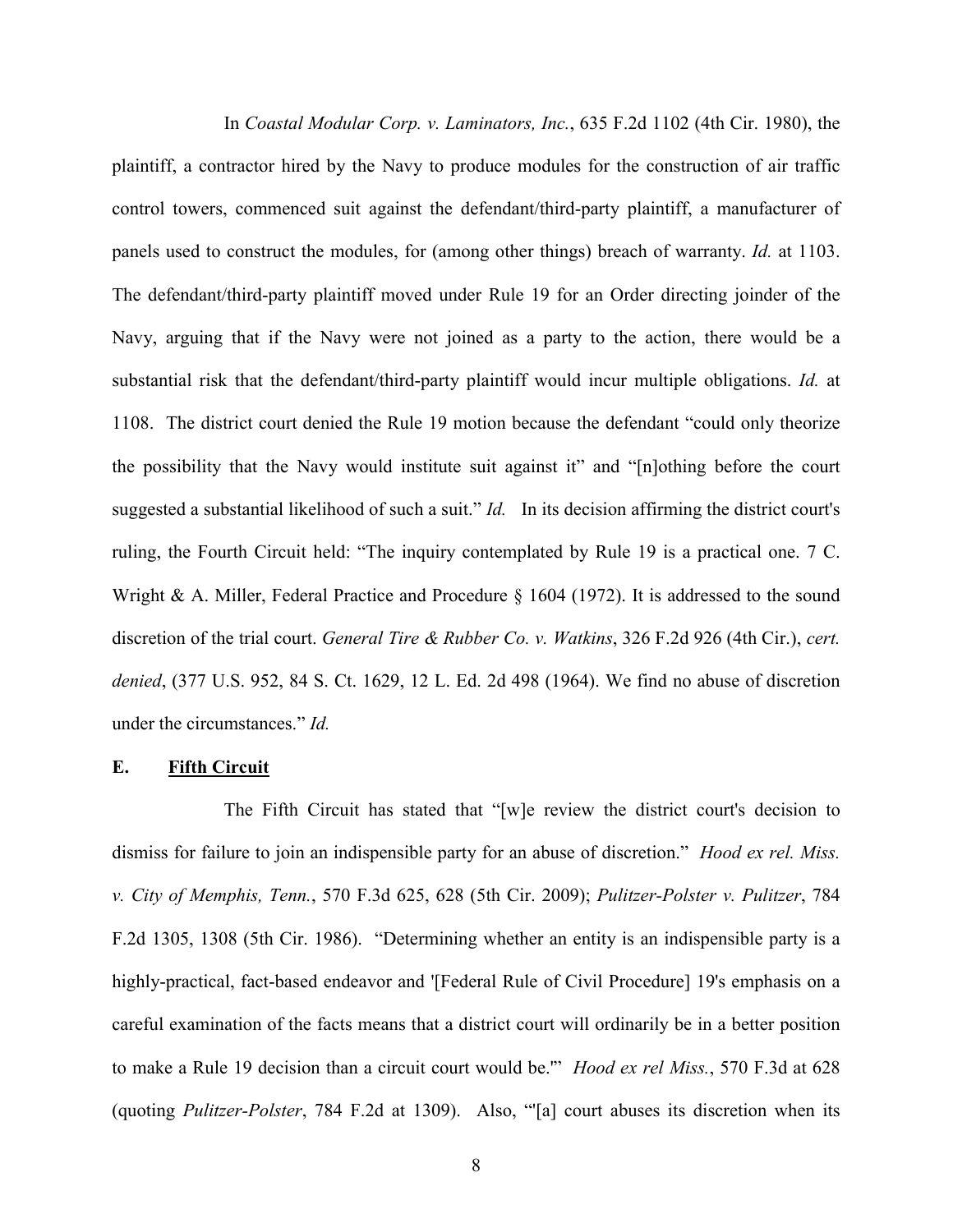ruling is based on an erroneous view of the law.'" *Id*.

While not specifically addressing the standard of review for the Rule 19(a) and 19(b) components of such a ruling, it is likely that the Fifth Circuit intends to apply the abuse of discretion standard to both Rule 19(a) and 19(b) determinations.

# **F. Sixth Circuit**

The Sixth Circuit had previously adopted an abuse of discretion standard for Rule 19 cases. *See Local 670 v. Int'l Union, United Rubber*, 822 F.2d 613, 618-19 (6th Cir. 1987). However, that standard was modified in 1993 in *Keweenaw Bay Indian Cmty. v. Michigan*, 11 F.3d 1341, 1346 (6th Cir. 1993), where the Sixth Circuit decided that it would "review a Rule 19(a) finding that a party is necessary to an action under an abuse of discretion standard," but would "review a Rule 19(b) determination that a party is indispensable to an action *de novo*." In adopting this modification, the Sixth Circuit determined that "Rule 19(b) is inherently a legal question," whereas "the preliminary determination as to whether a party is necessary to the action, under Rule 19(a), is based solely on a district court's factual findings." *Id*. This dual standard – abuse of discretion for Rule 19(a) determinations and *de novo* for Rule 19(b) determinations – remains the standard employed by the Sixth Circuit. *Laethem Equip. Co. v. Deere & Co.*, 485 F. App'x 39, 43 (6th Cir. 2012).

## **G. Seventh Circuit**

The Seventh Circuit has considered, but not yet decided, whether to review decisions under Rule 19 *de novo* or for an abuse of discretion. *Askew v. Sheriff of Cook Cnty.*, 568 F.3d 632 (7th Cir. 2009); *Thomas v. United States*, 189 F.3d 662 (7th Cir. 1999).

In *Thomas*, elections were held to ratify two amendments to a tribal constitution. They were approved, prompting challenges by the losing faction. *Thomas*, 189 F.3d at 664. At the instigation of the losing faction, federal officials overturned the election results, thus causing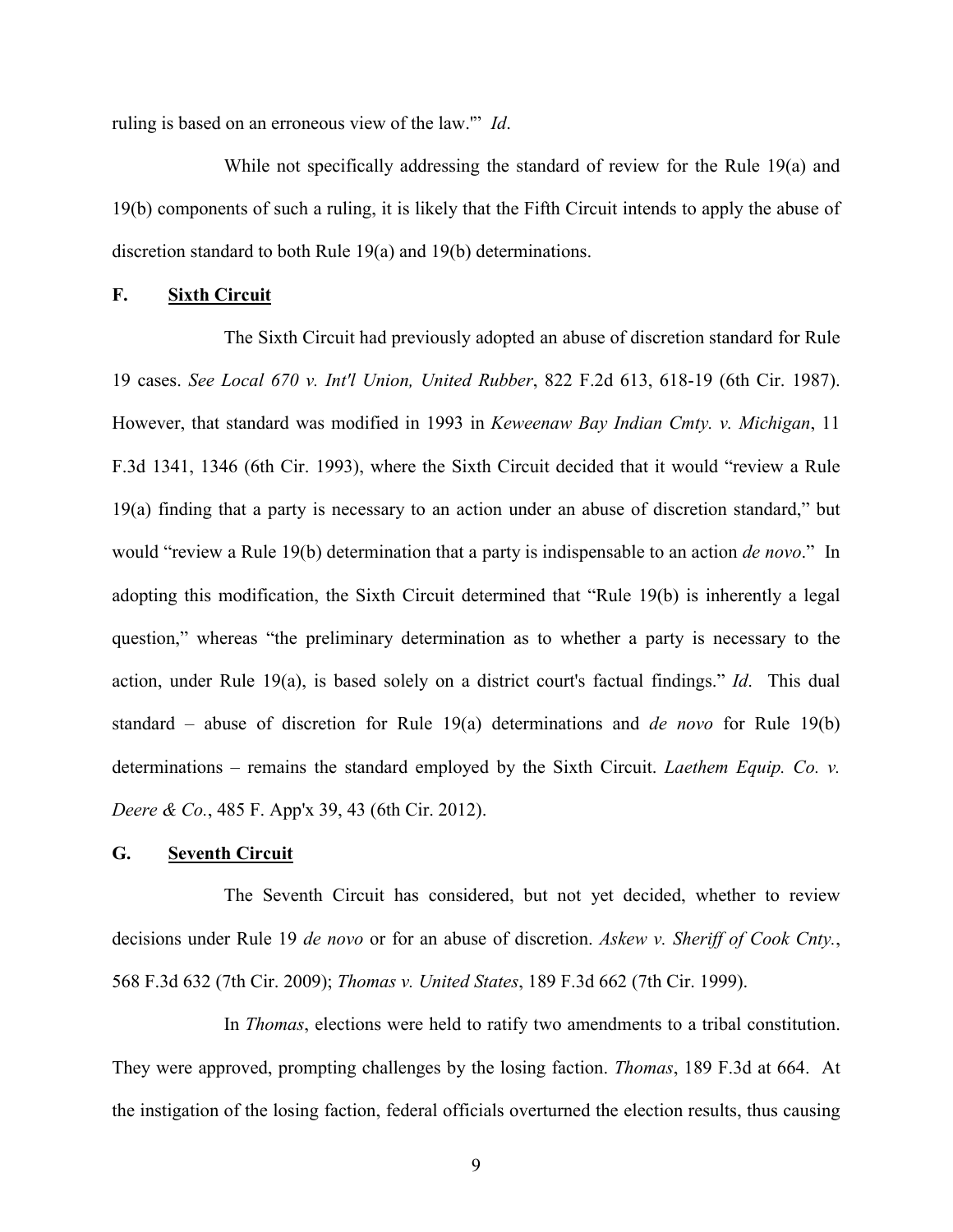the plaintiffs to file a lawsuit against certain federal authorities (but not naming the tribal governing board as a party). *Id.* at 665. The district court dismissed the claims against the federal defendants for failure to join the tribal defendants under Rule 19. *Id.* The Seventh Circuit reversed. In its decision, the Seventh Circuit acknowledged that "respectable arguments can be made in favor of each standard [*i.e.*, *de novo* versus abuse of discretion]" and then held that:

> In the cases we have thus far encountered, the result would have been the same using either standard of review. (citation omitted). This one is no different. Because the district court made a legal error in its analysis, we would reverse its determination under either standard. We therefore once again postpone resolving the question of the proper standard of review in Rule 19 cases for a day when that issue is of some consequence to the outcome.

*Id.* at 666.

Ten years after *Thomas* was decided, the Seventh Circuit was afforded another opportunity to adopt a bright-line standard of review for Rule 19 determinations. In *Askew*, 568 F.3d 632, the plaintiff (a detainee) filed a claim alleging that during the plaintiff's incarceration one of the defendants (an officer) threw the plaintiff to the ground without provocation and, after the plaintiff asked to be transferred to another division in the jail, the defendant/officer left him alone with other inmates who stabbed the plaintiff. *Id.* at 633. The district court dismissed the case under Rule 19 because, although the plaintiff named the Sheriff in the claim, the plaintiff failed to name the county. *Id.* at 634. In reversing the district court's decision, the Seventh Circuit again decided to postpone resolution of the question of the proper standard of review in Rule 19 cases because under either standard – *de novo* or abuse of discretion – the district court made a legal error in its analysis. *Id.*

## **H. Eighth Circuit**

The Eighth Circuit applies an abuse of discretion standard to a "district court's dismissal under Federal Rule of Civil Procedure 19(b)." *Scenic Holding, L.L.C. v. New Bd. of*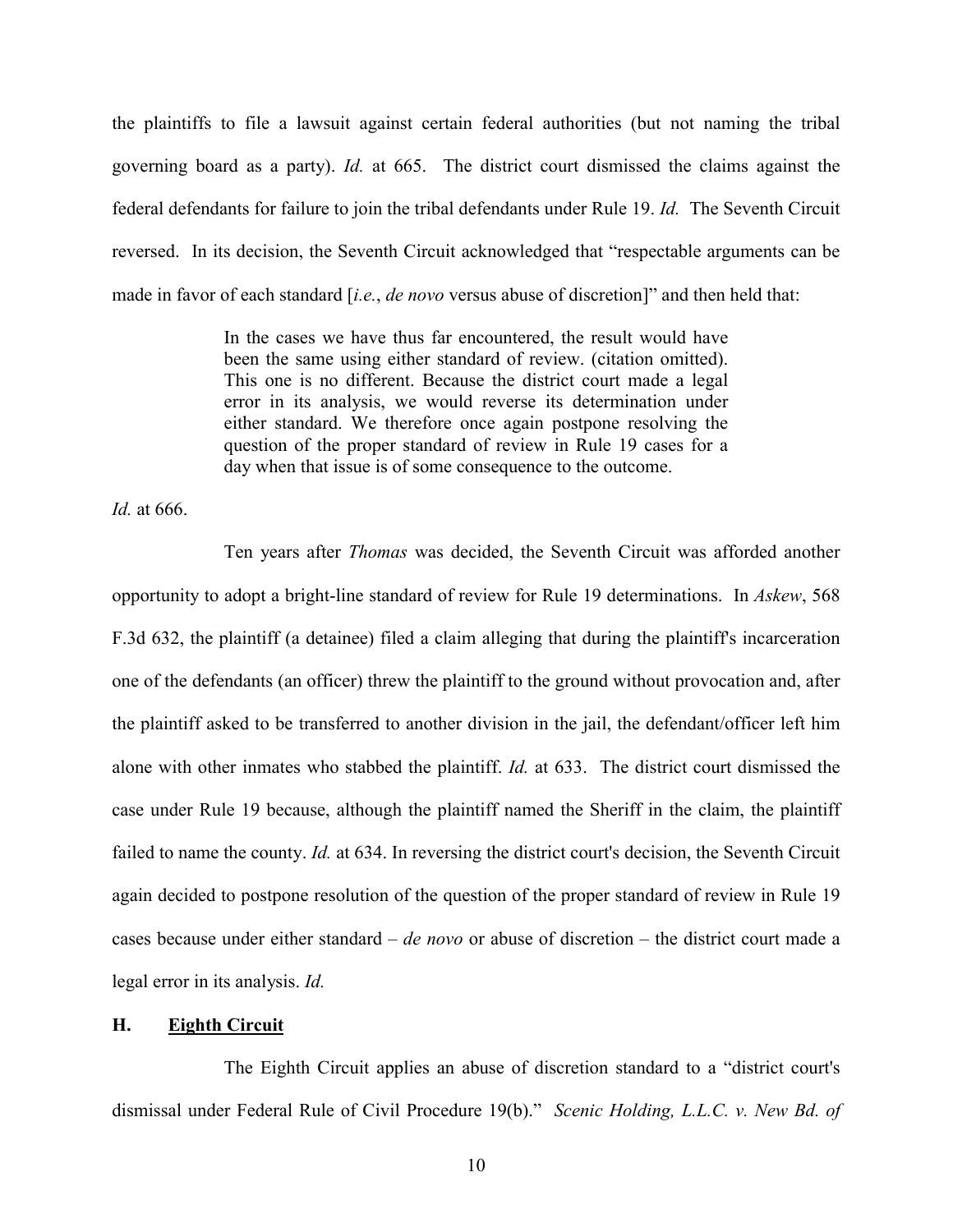*Trs. of the Tabernacle Missionary Baptist Church, Inc.*, 506 F.3d 656, 665 (8th Cir. 2007). *Accord United States ex rel. Steele v. Turn Key Gaming, Inc.*, 135 F.3d 1249, 1251 (8th Cir. 1998); *Pembina Treaty Comm. v. Lujan*, 980 F.2d 543, 545 (8th Cir. 1992).

In *Baker Group, L.C. v. Burlington N. & Santa Fe Ry. Co.*, 451 F.3d 484 (8th Cir. 2006), the Eighth Circuit stated that it was reviewing the district court's decision denying a Rule 19 motion to dismiss under an abuse of discretion standard. *Id*. at 490. The Court did not review the Rule 19(a) determination, and instead limited its review to the rule 19(b) issues. Thus, it appears, but it is not certain, that the Eighth Circuit would apply an abuse of discretion standard of review to a Rule 19(a) determination, as it does with respect to Rule 19(b) determinations.

We did not find any case explaining why the Eighth Circuit chose to apply an abuse of discretion standard of review to Rule 19(b) determinations.

## **I. Ninth Circuit**

As of 1982, the standard of review for Rule 19 cases was unclear. *See Walsh v. Centeio*, 692 F.2d 1239 (9th Cir. 1982). In *Walsh*, the Ninth Circuit was called upon to resolve that issue. In determining that an abuse of discretion standard should apply, the Ninth Circuit held:

> we are convinced that the abuse of discretion standard should apply. As the Supreme Court recognized in *Provident Tradesmens Bank & Trust Co. v. Patterson*, 390 U.S. 102, 19 L. Ed. 2d 936, 88 S. Ct. 733 (1968), there is no prescribed formula for determining indispensability. "The decision whether to dismiss (*i.e*., the decision whether the person missing is 'indispensable ') must be based on factors varying with the different cases, some such factors being substantive, some procedural, some compelling by themselves, and some subject to balancing against opposing interests." *Id.* at 118-19, 19 L. Ed. 2d at 950. Thus, Rule 19(b) requires the district court to analyze various equitable considerations within the context of particular litigation, rather than to decide a purely legal issue.

*Id*. at 1242.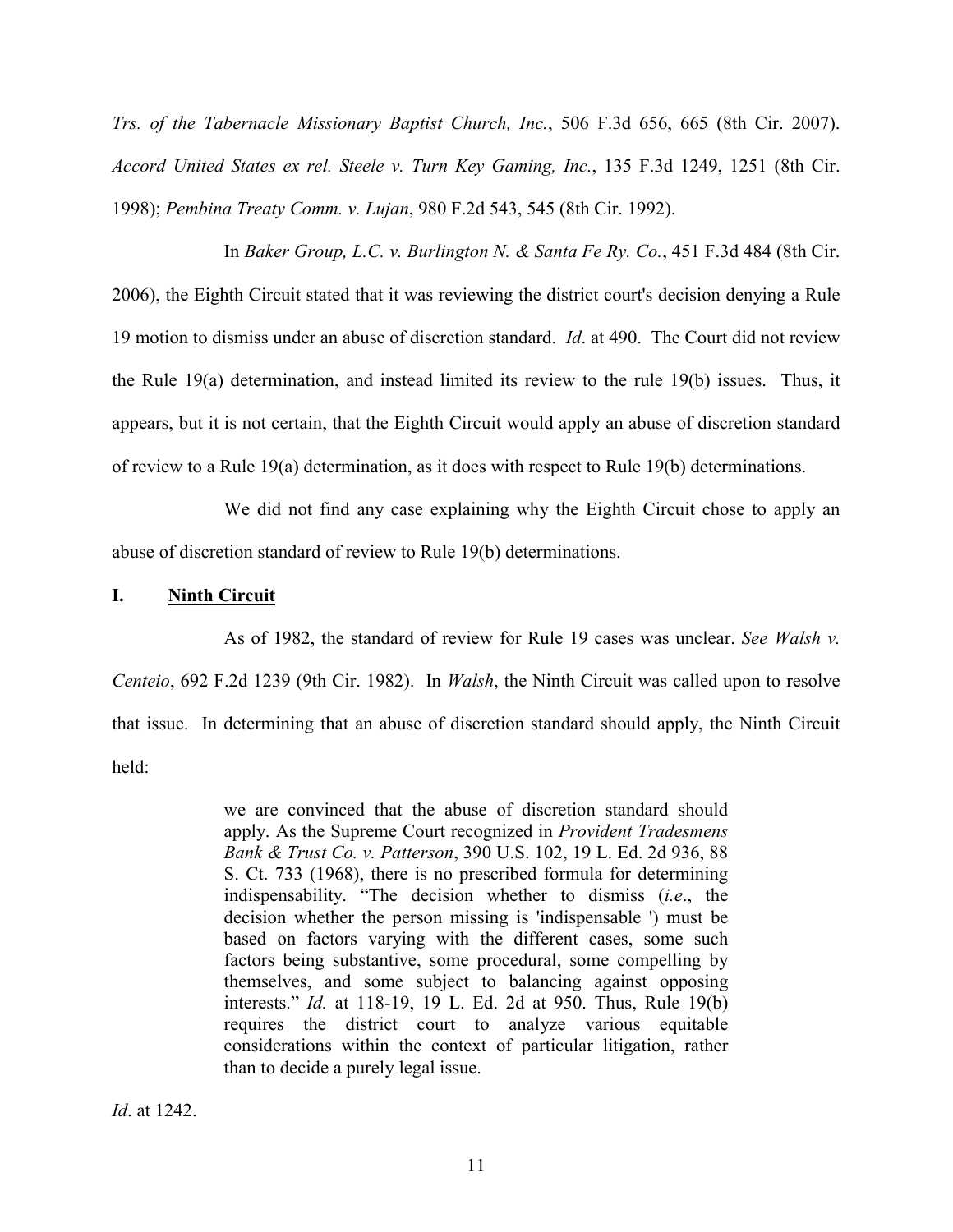In *Hughes v. United States*, 953 F.2d 531 (9th Cir. 1992), the Ninth Circuit held that *de novo* review applies to legal conclusions in Rule 19 cases. During the following ten years, the Ninth Circuit wrestled with whether the standard of review on Rule 19 determinations was simply abuse of discretion or also included *de novo* review for legal conclusions. *Compare Faunce v. Bird*, 52 F. App'x 401 (9th Cir. 2002) (abuse of discretion applied to Rule 19 determinations without mention of *de novo* review for legal conclusions); *Clinton v. Babbitt*, 180 F.3d 1081, 1087 (9th Cir. 1999) (same); *Mayes v. Fujimoto*, No. 98-16252, 1999 U.S. App. LEXIS 4876 (9th Cir. Mar. 19, 1999) (same); *Kescoli v. Babbitt*, 101 F.3d 1304, 1309 (9th Cir. 1996) (abuse of discretion applied to Rule 19 determinations, but *de novo* review applied to legal conclusions); *United States ex rel. Morongo Band of Mission Indians v. Rose*, 34 F.3d 901, 907 (9th Cir. 1994) (same).

Today, it appears that the Ninth Circuit employs an abuse of discretion standard in Rule 19 cases, but applies *de novo* review of legal conclusions. *See Alto v. Black*, 738 F.3d 1111, 1125 (9th Cir. 2013) ("We review the district court's denial of the Band's Rule 19 motion for abuse of discretion, but review the legal conclusions underlying that determination *de novo*."); *Salt River Project Agr. Imp. & Power Dist. v. Lee*, 672 F.3d 1176, 1179 (9th Cir. 2012) ("We review a Rule 19 dismissal for abuse of discretion and underlying legal conclusions *de novo*."); *Cachil Dehe Band of Wintun Indians v. California*, 547 F.3d 962 (9th Cir. 2008) (stating that standard of review of a district court's Rule 19 determination is abuse of discretion, but "[t]o the extent that in its inquiry the district court "decided a question of law, we review that determination de novo."); *San Pasqual Band of Mission Indians v. Cal.*, 295 F. App'x 880, 880- 81 (9th Cir. 2008) ("De novo review may therefore extend to determinations whether a third party's interests would be impaired within the meaning of the joinder rules, if that determination decided a question of law.")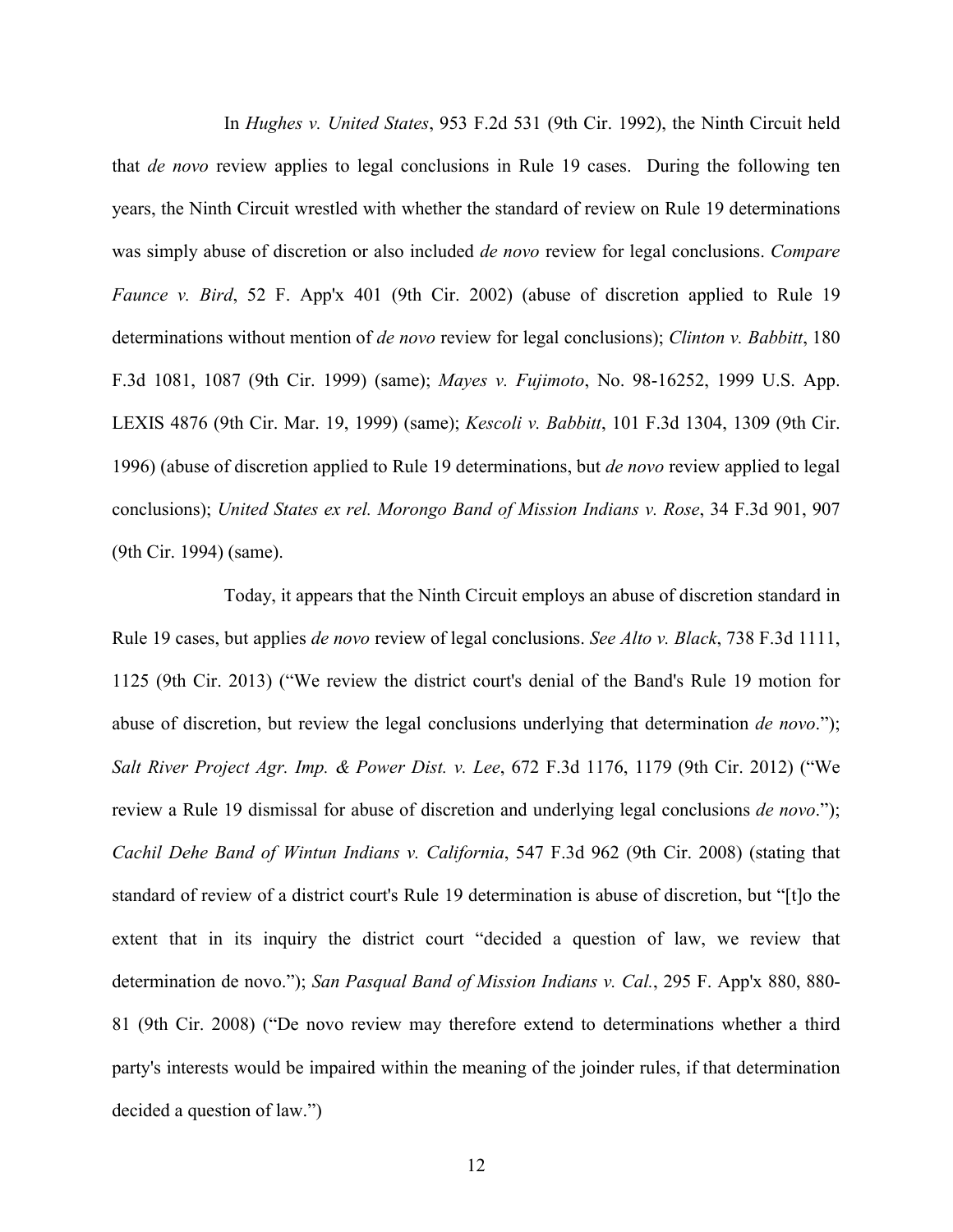None of the cases explain the basis for the Ninth Circuit's determination as to the applicable standard of review.

## **J. Tenth Circuit**

Similar to the Ninth Circuit, the Tenth Circuit also reviews Rule 19 determinations under an abuse of discretion standard and underlying legal conclusions supporting Rule 19 determinations *de novo*. *Davis*, 192 F.3d at 957; *Merrill Scott & Assocs. v. Concilium Ins. Servs.*, 253 F. App'x 756, 762 (10th Cir. 2007). According to the Tenth Circuit, in determining whether the district court abused its discretion, it "must consider 'whether the decision maker failed to consider a relevant factor, whether he [or she] relied on an improper factor, and whether the reasons given reasonably support the conclusion.'" *Rishell v. Jane Phillips Episcopal Mem. Med. Ctr.*, 94 F.3d 1407, 1411 (10th Cir. 1996) (citations omitted). The Tenth Circuit further expanded on its rationale for an abuse of discretion standard for Rule 19 cases, by stating: "[t]he standards set out in Rule 19 for assessing whether an absent party is indispensable are to be applied 'in a practical and pragmatic but equitable manner.'" *Id*. (citing *Francis Oil & Gas, Inc. v. Exxon Corp.*, 661 F.2d 873, 878 (10th Cir. 1981)).

## **K. Eleventh Circuit**

The Eleventh Circuit appears to apply an abuse of discretion standard of review to determinations under both Rule 19(a) and Rule 19(b). *See Winn-Dixie Stores, Inc. v. Dolgencorp., L.L.C.*, 746 F.3d 1008, 1039 (11th Cir. 2014) ("We review a district court's decision regarding the joinder of indispensible parties for abuse of discretion"); *United States v. Rigel Ships Agencies, Inc.*, 432 F.3d 1282, 1291 (11th Cir. 2005). "A district court abuses its discretion when, in reaching a decision, it applies an incorrect legal standard, follows improper procedures in making the determination, or makes findings of fact that are clearly erroneous." *Winn-Dixie Stores*, 746 F.3d at 1039 (internal quotation marks and citation omitted). The court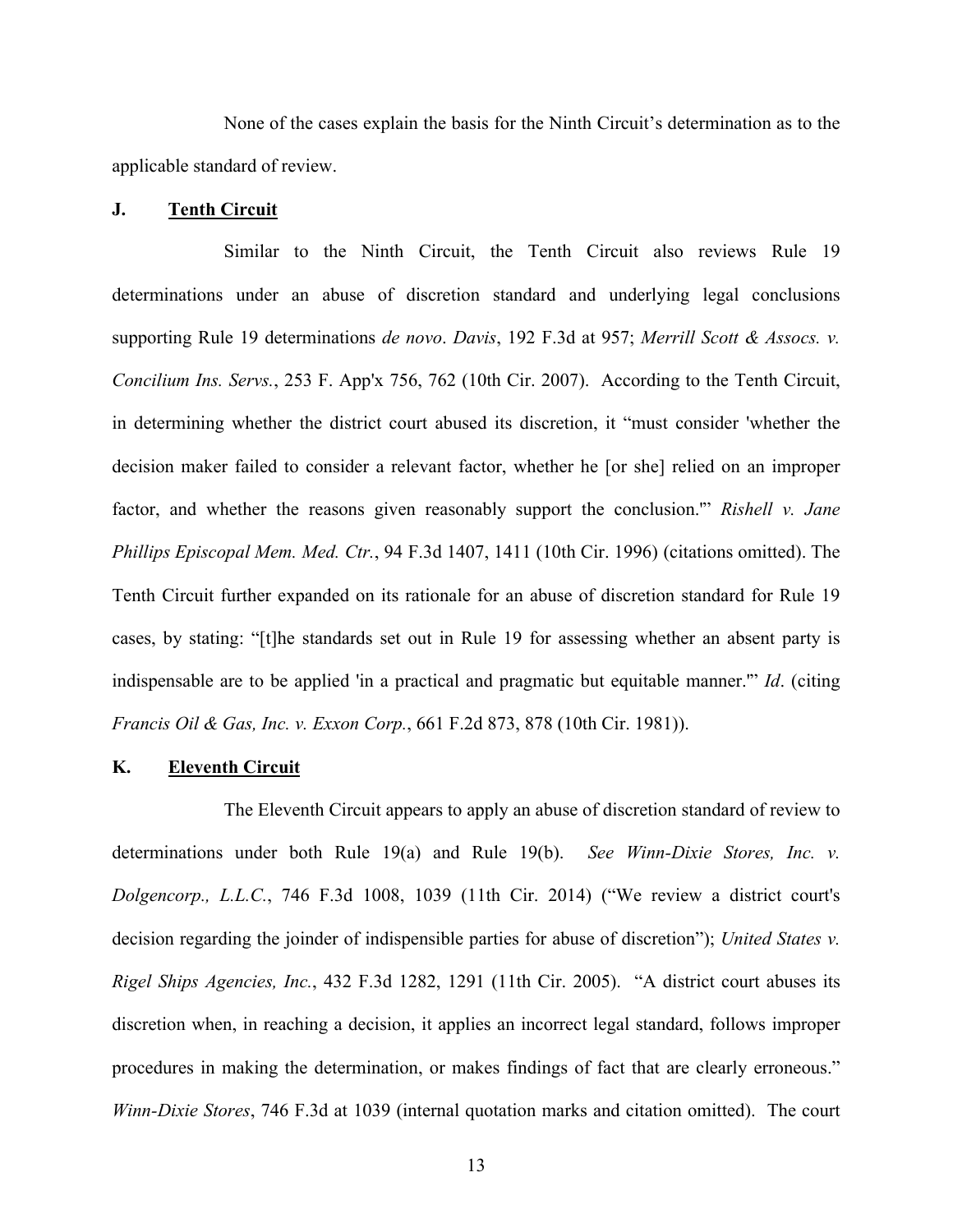further stated that "Federal Rule of Civil Procedure 19 sets out two steps for determining whether a party must be joined as indispensable," and then discussed both Rules 19(a) and 19(b). *Id*.

We did not find any case explaining the basis for the Eleventh Circuit's decision to apply an abuse of discretion standard of review.

## **III. DISCUSSION**

Although there is technically a split in authority concerning the standard of review to be applied to district court determinations under Rule 19, each Circuit (except for the Sixth Circuit) grants a district court significant deference in making factual determinations in a Rule 19 case and will only reverse a district court's factual finding where that district court has abused its discretion. The Sixth Circuit is the only appellate court to employ a *de novo* standard of review to Rule 19(b) determinations. Even though the Third, Ninth and Tenth Circuits have held that legal conclusions in Rule 19 motions are reviewed *de novo*, this subtlety does not change the outcome of appellate review, since a district court that makes a legal error in its analysis is subject to reversal under either a *de novo* or abuse of discretion standard. Therefore, although different standards are employed by the various appellate courts, the difference is without significant consequence (with the exception of the Sixth Circuit).

**January 4, 2016 Committee on Federal Procedure**

Michael C. Rakower, Co-Chair\* Stephen T. Roberts, Co-Chair\* Amy Jane Agnew Gregory K. Arenson\* Scott A. Barbour Matthew P. Barry Robert Edward Bartkus Ernest T. Bartol James A. Beha, II Leonard Benowich Howard E. Berger Damien M. Bosco William J. Brennan

14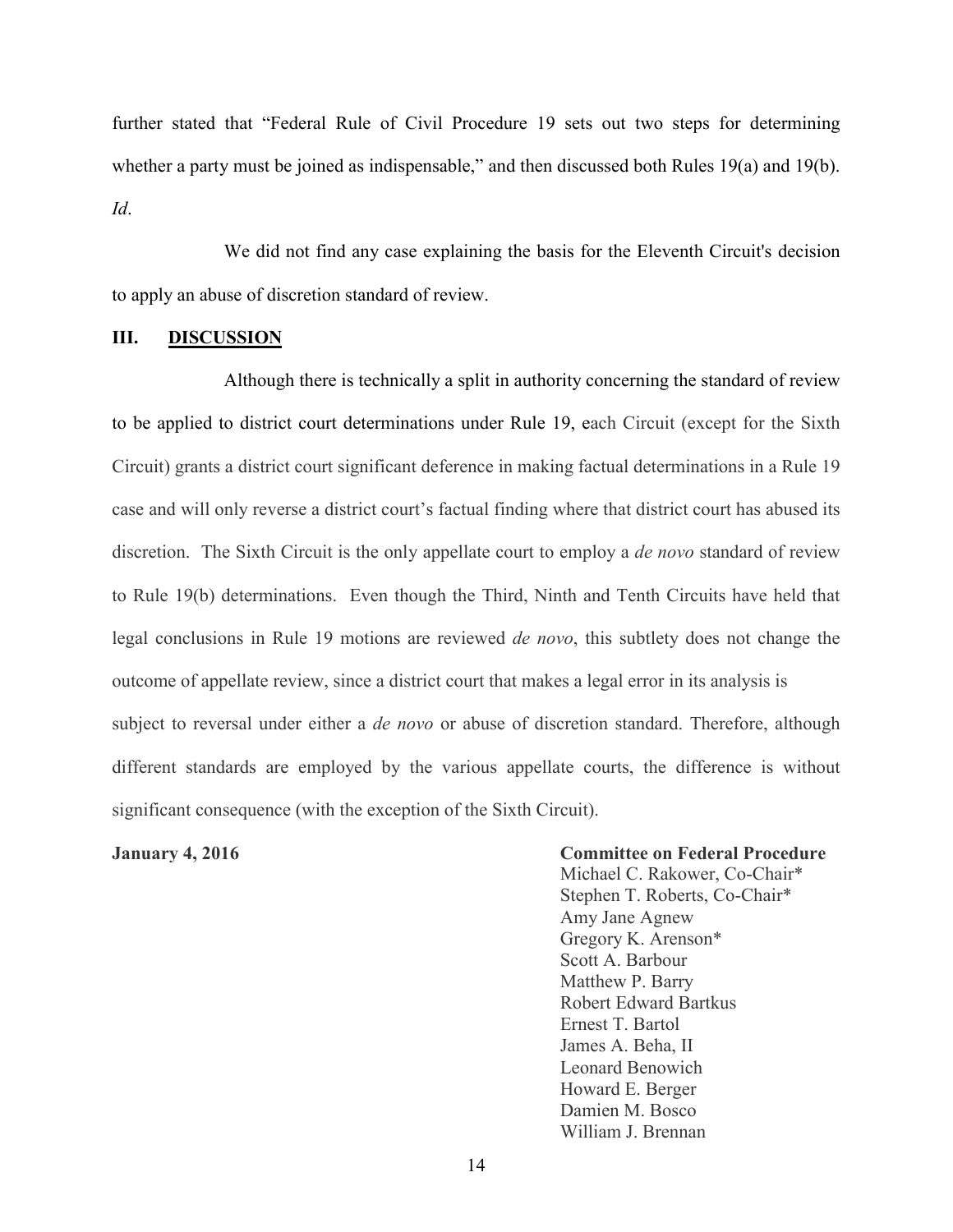Mark Budoff Christopher M. Caparelli Andre G. Castaybert Julie Elizabeth Cohen J. Peter Coll, Jr. Matthew G. Coogan Michael W. Deyo Megan K. Dorritie Tom M. Fini Neil P. Forrest Michael L. Fox Adam Scott Gershenson Stephen J. Ginsberg\* Robert E. Glanville Alan A. Harley Jeffrey J. Harradine Peter C. Hein Michael T. Hensley Bryan D. Hetherington Christopher Dale Howard Stuart E. Kahan Joshua Katz Madeline Kibrick Kauffman Patrick A. Klingman Jessie Amanda Kuhn Mitchell A. Lowenthal Steve Madra Michael Luke McCabe Michael R. McGee Charles Eric Miller Mark Salah Morgan Stephen P. Morgan Lori G. Nuckolls James Joseph O'Shea Christos Gus Papapetrou Joon H. Park James F. Parver\* Sharon M. Porcellio Seth A. Presser Thomas J. Quigley Shawn Preston Ricardo Jorge Rodriguez Timothy Brennan Rode Dennis M. Rothman Joshua A. Roy William Robert Samuels Doreen A. Simmons Hon. Laura Taylor Swain